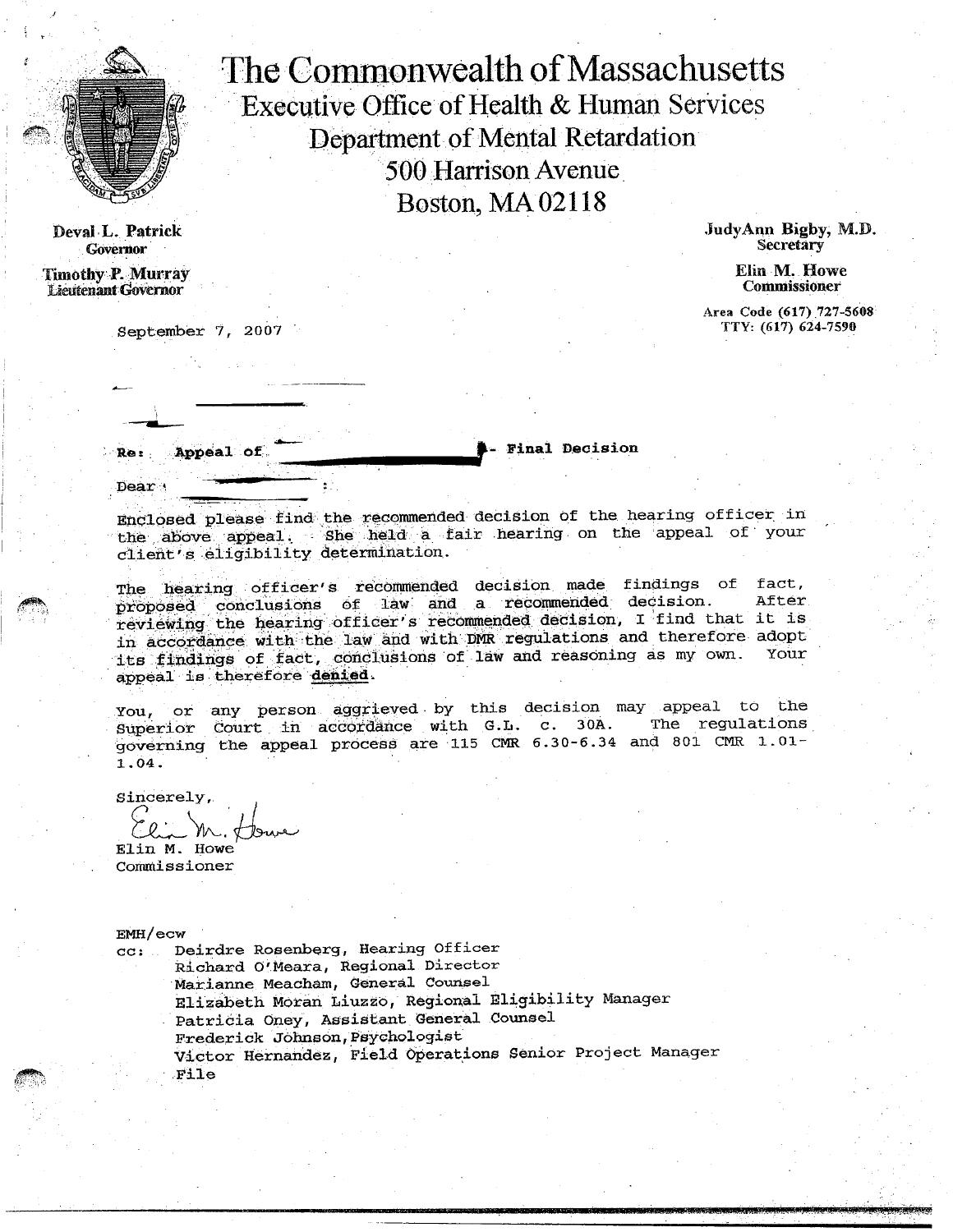## COMMONWEALTH OF MASSACHUSETTS DEPARTMENT OF MENTAL RETARDATION

In Re: Appeal of 1

This decision is issued pursuant to the regulations of the Department of Mental Retardation (DMR) (115CMR 6.30-6.34) and M.G.L. c. 30A. A fair hearing was held on April 23, 2007 at the Department of Mental Retardation's Wrentham Developmental Center in Wrentham, Massachusetts. Those present were:

| iomas<br>$\mathcal{C}^{\mathrm{A}\mathrm{p},\mathrm{c}}$<br>rт<br>herine .<br>ı٦ |  |
|----------------------------------------------------------------------------------|--|

Dr. Philip Dingmann Appellant's Expertise of the Appellant's Expertise of the Appellant's Expertise of the Appellant's Experiment of the Appellant's Experiment of the Appellant's Experiment of the Appellant's Experiment of Patricia Oney, Esq. Counsel for DMR

**Plant**<br> **Appellant**'s Father Program Director, Cape and Island Emergency Services, DMH Frederick V. Johnson, Psy.D. Eligibility Psychologist for DMR

The evidence consists of the following exhibits and one and one-half hours of oral testimony.

1. DMR Eligibility Letter, 8/29/06

2. DMR Eligibility Report, 8/17/06

3. DMH Intake Report, 6/23/06

Psyphological Evaluation Report, 3/22/06 and 4/05/06

5. Adaptive Behavior Assessment System, 6/23/06

6. Kohlman Evaluation of Living Skills, 9/12/06

7. Guardianship Decree.

#### ISSUE

Whether the Appellant meets the eligibility criteria for DMR services by reason of mental retardation as defined in 115 CMR 6.03(1).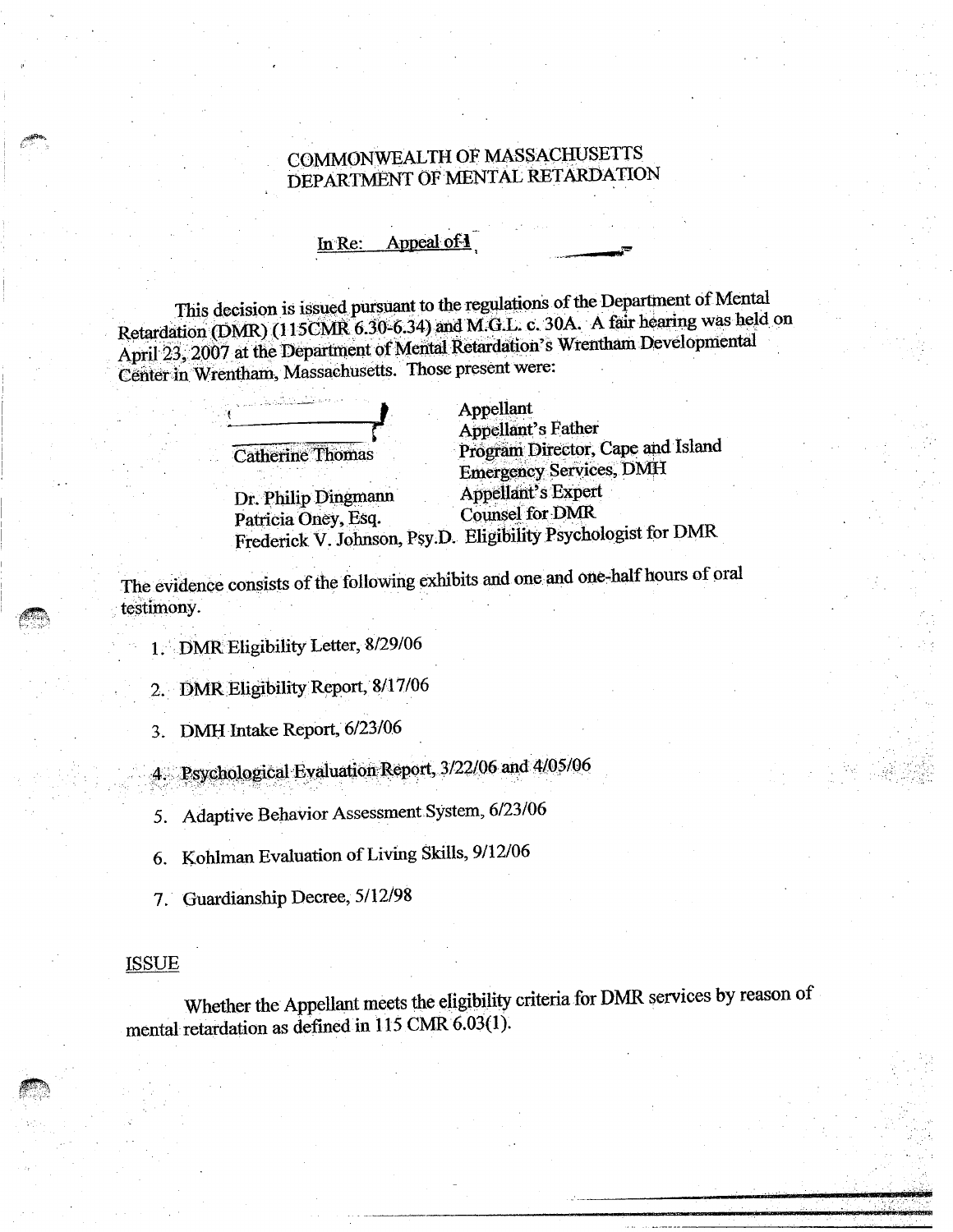#### **BACKGROUND**

years to do so.

suffered from the same condition. According to the testimony of his father, The Appellant, is a twenty-nine year old male who lives in Cape Cod, Massachusetts. He was born with a non-specific neuromuscular condition which results in a left-sided weakness affecting his posture and stance; a somewhat **4** dysmorphic facial appearance; and slurred, and at times indistinct, speech. His sister

several years ago his daughter had been found eligible for DMR. services and placedin a group home in Carver, Massachusetts. He also testified that because of the guilt he felt about his daughter not living with him, he was determined to keep his son at home. As a result, the Appellant attended local public schools, receiving<br>stated from high school special education services under Chapter 766. After  $\blacksquare$ at age eighteen, he attended a one-year program at a community college on Cape Cod designed for special needs students. His tuition was paid for by the Massachusetts Rehabilitation Commission. It was during this time that Mr. [ **P** acked sufficient daily living skills to be able to function outside of a structured  $s$  Eventually,  $4$  completed the college program, although it took him three

There have been numerous attempts during the last several years by Mr. and others to find an appropriate living situation for the Appellant. Initially he shared an apartment with a special needs friend from high school, but was evicted after approximately one year  $\epsilon$  then moved into an apartment run by the Department of Mental Health. He did not fare well in this setting either, which his father attributes to the fact that residents were not provided with any daily living supports. **Mr.1** next found a placement for  $\parallel$  in a group home for people in recovery managed by a rehabilitation facility located in Bourne, Massachusetts. (At some point, the Appellant had become alcohol dependent) He was hopeful that this facility would work out for his son because there was a case worker on the premises who would presumably provide oversight and supervision for  $\Box$  **I.** Unfortunately, the Appellant refused to accept this arrangement, and he ended up in a homeless shelter in Hyannis, Massachusetts. After a rehabilitation facility located in Bourne, Massachusetts. (At some point, the Appendix<br>had become alcohol dependent.) He was hopeful that this facility would work out for l<br>son because there was a case worker on the premis few months he was asked to leave the shelter. Subsequently **the moved into his** and father s home where he resided for two years. Because of **the property behaviors** volatile relationship with his father. Mr  $\blacktriangleright$  had his son evicted in 2005. volatile relationship with his father, Mr.

At this point, Catherine Thomas, who is the Department of Mental Health's Program Director for the Cape and Island's Emergency Services, and who testified at the hearing, became involved with the hearing, became involved with the shelter called Champ House. include the provided appropriate structure at a shelter called Champ House. move into this shelter. Ms. Thomas testified that she has investigated many other programs for the Appellant. At the time of the Fair Hearing, he had been living at DMH's Crisis Stabilization Unit for approximately fourteen months. According to Ms. Thomas, the average stay at the CSU is six to ten days. Therefore, living at the Crisis Stabilization Unit is not a long-term solution to the Appellant's housing problems. She<br>stated that without proper structure, it is difficult for 1 to function in the community, stated that without proper structure, it is difficult for **I** and she fears that if some agency does not assume responsibility for his care, he will

2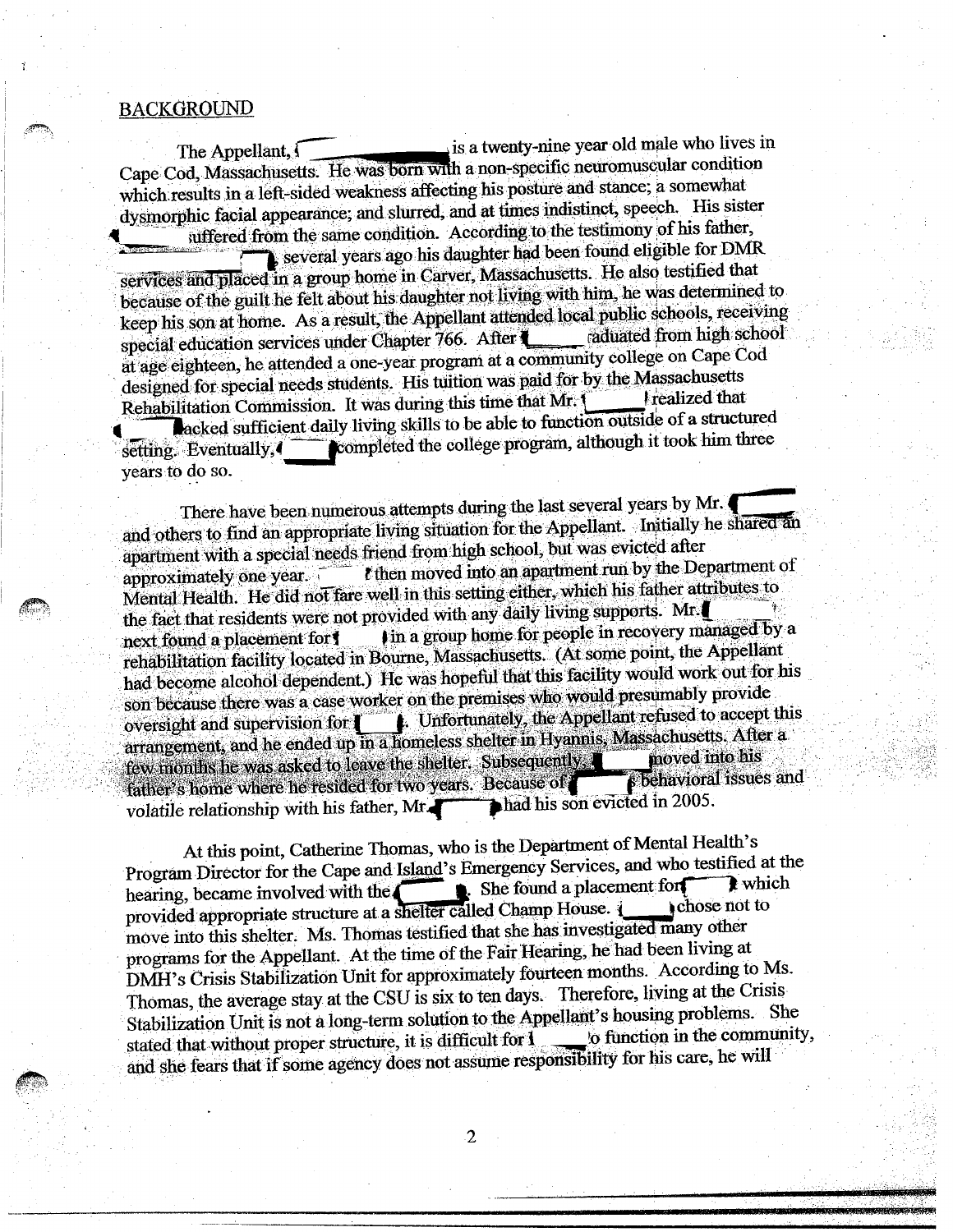likely be in trouble with the police.  $\blacksquare$  has made it clear that he wants to live with people of his own age and general ability level.

# SUMMARY OF THE EVIDENCE

The only cognitive evaluation in the record was that of David M. Presnall, Ph.D., who met with the Appellant on March  $22$ , 2006 and April 5, 2006 (Exhibit #4). intelligence was measured on the Wechsler Adult Intelligence Scale—Third Edition (WAIS-III). He achieved the following results'

> Verbal IQ 86 Performance IQ 85 Full Scale IQ 85

These scores place him in the low average adult range of intelligence. Dr. Presnall described the Appellant as polite and accommodating. However, this clinician also said that\* was concerned that he was too slow and "expressed fear that he was not meeting standards" that were expected of him (Exhibit #4, p. 2).

The Appellant also completed the Beck Depression Index as part of the<br>next According to Dr. Presnall assessment  $\angle$  According to Dr. Presnall; constant  $\triangle$  obtained a moderate to severe overall depression reading" (Exhibit  $\#4$ , p. 3). His depression apparently dates back to his early adolescence.

Dr. Philip Dingmann, a psychiatrist who has been involved with  $\bullet$  s sets from major depression. treatment since October of 2006, confirmed that  $\sqrt{\phantom{a}}$ He also testified that he has few interactive skills, and that he acts out when he becomes frustrated. His impulse control is poor. Dr. Dingmann believes that people often dismiss because of his speech problems and said that he often feels like an outsider. It is Dr. Dingmann's belief that the Appellant .

Frederick V. Johnson, Psy.D., who is the Eligibility Psychologist for this Region, determined that the Appellant is not mentally retarded (Exhibit #2). In his report dated August 17, 2006, Dr. Johnson stated that both his IQ scores and his adaptive living skill levels disqualified Mr. **The Computer of Services**. In addition, Dr. Johnson emphasized that the Appeliant suffers from significant psychiatric problems. He confirmed the findings of his Eligibility Report in his testimony at the fair hearing.

## FINDINGS AND CONCLUSIONS

's case is heartbreaking. I agree with the witnesses who testified on his behalf that this young man has slipped through the cracks, and I share their concern for his future if he does not get the services he so obviously needs. However,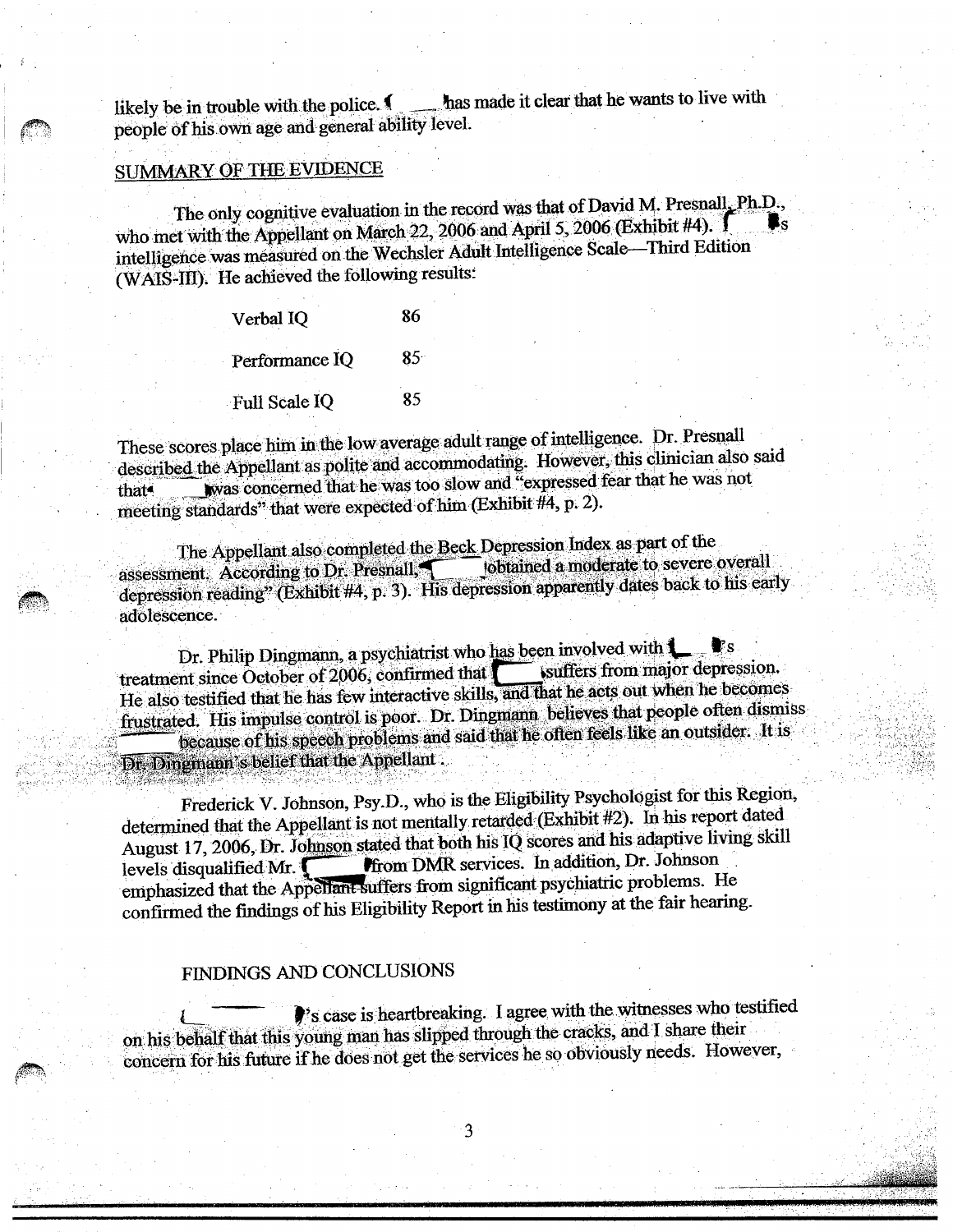after a careful review of all of the evidence, I find that the Appellant has failed to show by a preponderance of the evidence that he meets the DMR eligibility criteria. My specific reasons are as follows:

In order to be eligible for DMR supports, an individual who is 18 years of age or older must meet the three criteria set forth at 115 CMR 6.03:

a) he must be domiciled in the Commonwealth,

b) he must be a person with Mental Retardation as defined in 115 CMR 2.01, and

c) he must be in need of specialized supports in three or more of the following seven adaptive skill areas: communication, self-care, home living, community use, health and safety, functional academics, and Work.

There is no dispute that the Appellant meets the first criterion and I specifically find that he meets that criterion. However, I find that he is not mentally retarded as that term was defined at 115 CMR 2.01 when he applied for Department of Mental Retardation services (see footnote 1 below).

By statute, M.G.L. c. 123B, section 1, a mentally retarded person "is a person who, as a result of inadequately developed or impaired intelligence, as determined by clinical authorities as described in the regulations of the department, is substantially limited in his ability to learn or adapt, as judged by established standards available for the evaluation of a person's ability to function in the community."

Consistent with its statutory mandate, DMR had adopted the American Association on Mental Retardation (AAMR) standards as the clinical authority to which it referred in determining whether an individual has "inadequately developed or impaired intelligence," and that standard was in effect when  $Mr$ . elow).<br>
ction 1, a mentally retarded persoped or impaired intelligence, as<br>
regulations of the department, is<br>
as judged by established standar<br>
ction in the community."<br>
mandate, DMR had adopted the *A*<br>
AMR) standards as **Papplied for DMR** services. The AAMR standards establish a three-prong test. (a) the individual must services.<sup>1</sup> The AAMR standards establish a three-prong test. (a) the individual have significantly sub average intellectual functioning defined as an  $IQ$  score of early sub average intercepting enteriously that include one or more<br>ely 70 to 75 or below, based on assessments that include one or more indiVidually administered general intelligence tests, (b) related limitations in two or more of the following adaptive skill areas: communication, self care, home living, social skills, community use, self direction, health and safety, functional academics, leisure and work must exist concurrently with sub average intellectual functioning, and the individual must have manifested criteria (a) and (b) before the age of 18.

On the only cognitive evaluation in the record (Exhibit #4), the Appellant achieved a Verbal IQ score of 86, a Performance IQ of 85, and a. Full Scale IQ of 85, and hence does not have "inadequately developed or impaired intelligence," as defined above. There was no argument or evidence that these scores did not accurately reflect Mr.

4

<sup>&</sup>lt;sup>1</sup> Effective June 2, 2006, DMR changed its definition of mental retardation to "significant sub-average intellectual function" as,defined by "intelligence indicated by a score of 70 or below..." . *See* 115 CMR 2.00. The Appellant filed his appeal before the new definition was adopted.